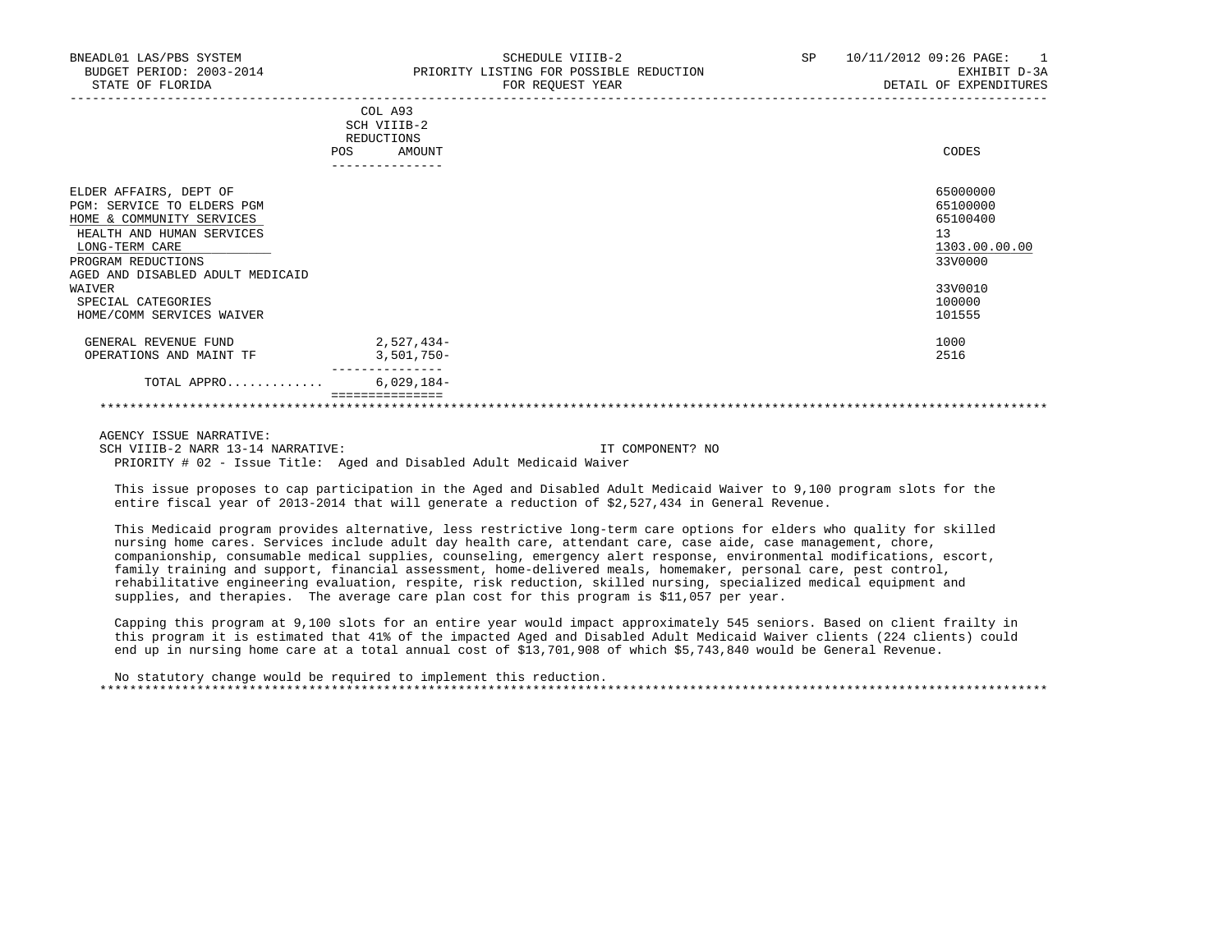| <b>POS</b>                     | REDUCTIONS<br>AMOUNT | CODES         |
|--------------------------------|----------------------|---------------|
|                                | ----------------     |               |
| ELDER AFFAIRS, DEPT OF         |                      | 65000000      |
| PGM: SERVICE TO ELDERS PGM     |                      | 65100000      |
| HOME & COMMUNITY SERVICES      |                      | 65100400      |
| HEALTH AND HUMAN SERVICES      |                      | 13            |
| LONG-TERM CARE                 |                      | 1303.00.00.00 |
| PROGRAM REDUCTIONS             |                      | 33V0000       |
| ALZHEIMER'S DISEASE INITIATIVE |                      | 33V0020       |
| SPECIAL CATEGORIES             |                      | 100000        |
| G/A-ALZHEIMER'S RESP/PROJ      |                      | 100092        |
| GENERAL REVENUE FUND           | $526,541-$           | 1000          |
|                                | ===============      |               |

\*\*\*\*\*\*\*\*\*\*\*\*\*\*\*\*\*\*\*\*\*\*\*\*\*\*\*\*\*\*\*\*\*\*\*\*\*\*\*\*\*\*\*\*\*\*\*\*\*\*\*\*\*\*\*\*\*\*\*\*\*\*\*\*\*\*\*\*\*\*\*\*\*\*\*\*\*\*\*\*\*\*\*\*\*\*\*\*\*\*\*\*\*\*\*\*\*\*\*\*\*\*\*\*\*\*\*\*\*\*\*\*\*\*\*\*\*\*\*\*\*\*\*\*\*\*\*

 AGENCY ISSUE NARRATIVE: SCH VIIIB-2 NARR 13-14 NARRATIVE: IT COMPONENT? NO PRIORITY ISSUE # 03 Issue Title: Alzheimer's Disease Initiative

 This issue proposes to cap participation in the Alzheimer's Disease Initiative program to 800 program slots for the entire fiscal year of 2013-2014 that will generate a reduction of \$526,541 in General Revenue.

 Many Alzheimer's victims require care 24 hours a day, especially in the late stages of the disease. ADI respite includes in-home, facility-based (usually at adult day care centers), emergency and extended care (up to 30 days) respite for caregivers who serve victims of memory disorders. On average, fewer than three hours of respite care per week is provided per person. In addition to respite care services, caregivers and consumers may receive supportive services essential to maintaining persons with Alzheimer's disease or related dementia in their own homes. The supportive services may include caregiver training and support groups, counseling, consumable medical supplies and nutritional supplements. The average care plan cost of this program is \$7,352 per year.

 Capping this program at 800 slots for an entire year would impact approximately 72 seniors. Based on client frailty in this program it is estimated that 51% of the impacted ADI clients (37 clients) could end up in nursing home care at a total annual cost of \$2,263,262 of which \$948,759 would be General Revenue.

 No statutory change would be required to implement this reduction. \*\*\*\*\*\*\*\*\*\*\*\*\*\*\*\*\*\*\*\*\*\*\*\*\*\*\*\*\*\*\*\*\*\*\*\*\*\*\*\*\*\*\*\*\*\*\*\*\*\*\*\*\*\*\*\*\*\*\*\*\*\*\*\*\*\*\*\*\*\*\*\*\*\*\*\*\*\*\*\*\*\*\*\*\*\*\*\*\*\*\*\*\*\*\*\*\*\*\*\*\*\*\*\*\*\*\*\*\*\*\*\*\*\*\*\*\*\*\*\*\*\*\*\*\*\*\*

| ASSISTED LIVING FOR FRAIL ELDERS<br>MEDICAID WAIVER<br>SPECIAL CATEGORIES<br>ALF WAIVER |                        | 33V0030<br>100000<br>101557 |
|-----------------------------------------------------------------------------------------|------------------------|-----------------------------|
| GENERAL REVENUE FUND<br>OPERATIONS AND MAINT TF                                         | 903,035-<br>1,251,152- | 1000<br>2516                |
| TOTAL APPRO                                                                             | 2,154,187-             |                             |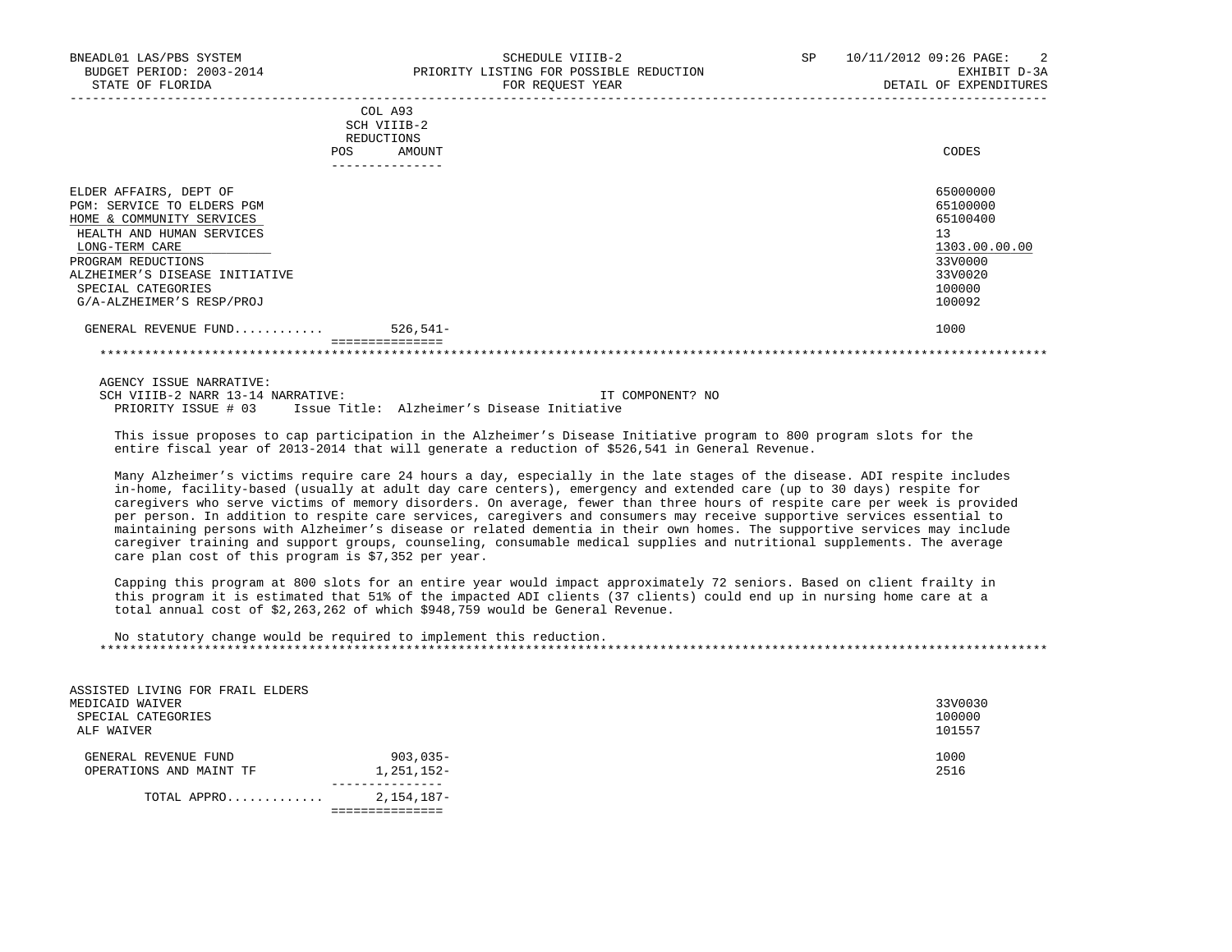|     | ---------------- |       |
|-----|------------------|-------|
| POS | AMOUNT           | CODES |
|     | REDUCTIONS       |       |
|     | SCH VIIIB-2      |       |
|     | COL A93          |       |

| ELDER AFFAIRS, DEPT OF           | 65000000      |
|----------------------------------|---------------|
| PGM: SERVICE TO ELDERS PGM       | 65100000      |
| HOME & COMMUNITY SERVICES        | 65100400      |
| HEALTH AND HUMAN SERVICES        |               |
| LONG-TERM CARE                   | 1303.00.00.00 |
| PROGRAM REDUCTIONS               | 33V0000       |
| ASSISTED LIVING FOR FRAIL ELDERS |               |
| MEDICAID WAIVER                  | 33V0030       |
|                                  |               |

-----------------------------------------------------------------------------------------------------------------------------------

AGENCY ISSUE NARRATIVE:

SCH VIIIB-2 NARR 13-14 NARRATIVE: IT COMPONENT? NO PRIORITY # 04 Issue Title: Assisted Living for Frail Elders Medicaid Waiver

 This issue proposes capping participation in the Assisted Living for the Frail Elders Waiver program to 3,400 slots for the entire fiscal year 2013-2014 that will generate a reduction of \$903,035 in General Revenue.

 This Medicaid program provides alternative, less restrictive long-term care options for elders who quality for skilled nursing home cares. Appropriate services are made available based on the recipient's level of need. The program includes three broad services: assisted living, case management and incontinence supplies. The components of these services include: attendant call system, attendant care, behavior management, case management, chore services, companion services, homemaker, incontinence supplies, intermittent nursing, medication management, occupational therapy, personal care, physical therapy, specialized medical equipment and supplies, speech therapy, and therapeutic social and recreational services. The average care plan cost for this program is \$10,324 per year

 Capping this program at 3,400 slots for an entire year would impact approximately 209 seniors. Based on client frailty in this program it is estimated that 61% of the impacted Assisted Living Medicaid Waiver clients (127 clients) could end up in nursing home care at a total annual cost of \$7,768,492 of which \$3,256,552 would be General Revenue.

 No statutory change would be required to implement this reduction. \*\*\*\*\*\*\*\*\*\*\*\*\*\*\*\*\*\*\*\*\*\*\*\*\*\*\*\*\*\*\*\*\*\*\*\*\*\*\*\*\*\*\*\*\*\*\*\*\*\*\*\*\*\*\*\*\*\*\*\*\*\*\*\*\*\*\*\*\*\*\*\*\*\*\*\*\*\*\*\*\*\*\*\*\*\*\*\*\*\*\*\*\*\*\*\*\*\*\*\*\*\*\*\*\*\*\*\*\*\*\*\*\*\*\*\*\*\*\*\*\*\*\*\*\*\*\*

| COMMUNITY CARE FOR THE ELDERLY<br>SPECIAL CATEGORIES<br>G/A-COMMUNITY CARE/ELDERLY |          | 33V0040<br>100000<br>100547 |
|------------------------------------------------------------------------------------|----------|-----------------------------|
| GENERAL REVENUE FUND                                                               | 686,152- | 1000                        |
|                                                                                    |          |                             |
| AGENCY ISSUE NARRATIVE:                                                            |          |                             |

SCH VIIIB-2 NARR 13-14 NARRATIVE: IT COMPONENT? NO PRIORITY # 05 Issue Title: Community Care for the Elderly

 This issue proposes to cap participation in the Community Care for the Elderly program to 6,600 program slots for the entire fiscal year 2013-2014 that will generate a reduction of \$686,152 in General Revenue.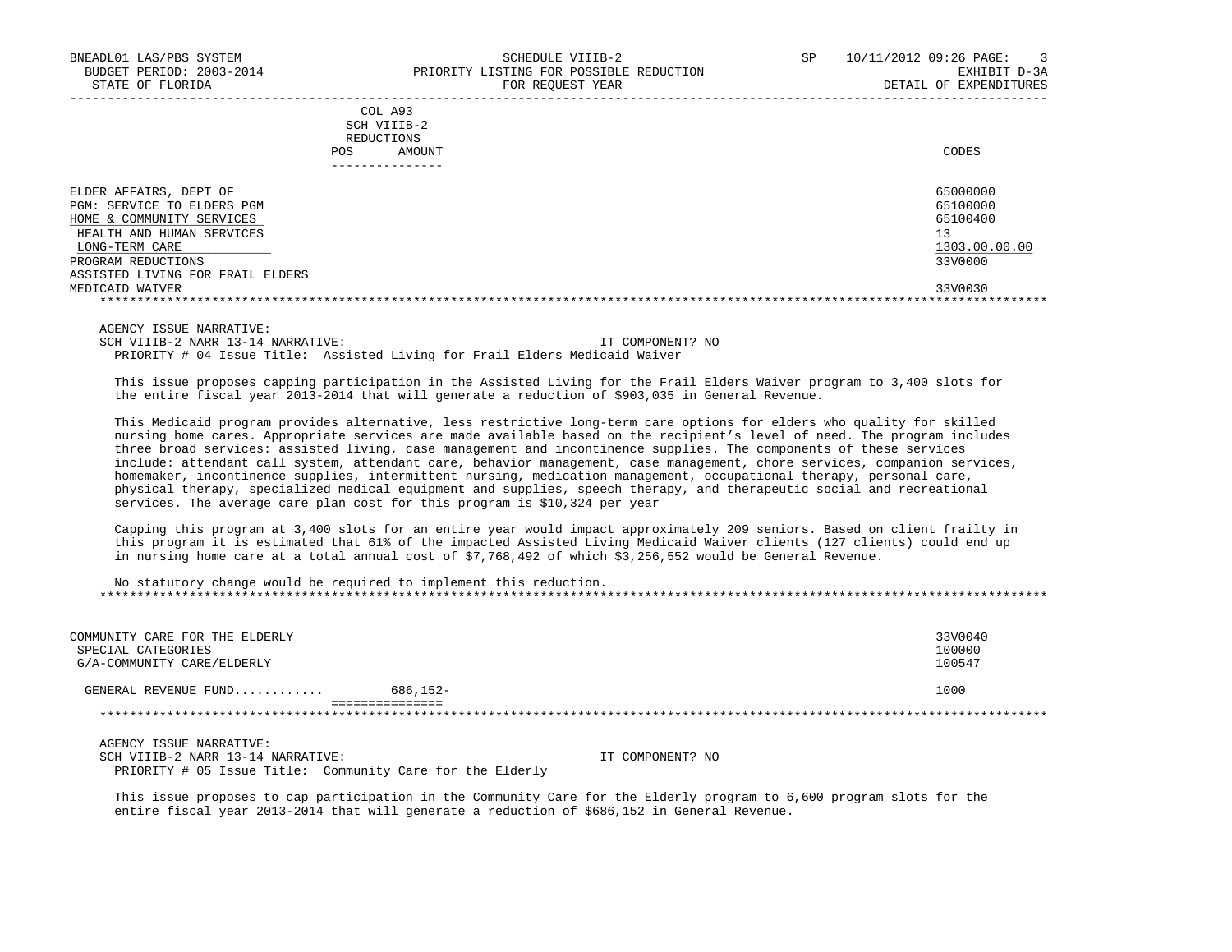|            | _______________ |       |
|------------|-----------------|-------|
| POS        | AMOUNT          | CODES |
| REDUCTIONS |                 |       |
|            | SCH VIIIB-2     |       |
|            | COL A93         |       |

| ELDER AFFAIRS, DEPT OF         | 65000000      |
|--------------------------------|---------------|
| PGM: SERVICE TO ELDERS PGM     | 65100000      |
| HOME & COMMUNITY SERVICES      | 65100400      |
| HEALTH AND HUMAN SERVICES      | 13            |
| LONG-TERM CARE                 | 1303.00.00.00 |
| PROGRAM REDUCTIONS             | 33V0000       |
| COMMUNITY CARE FOR THE ELDERLY | 33V0040       |

-----------------------------------------------------------------------------------------------------------------------------------

 The Community Care for the Elderly (CCE) Program provides community-based services organized in a continuum of care to help functionally impaired older people live in the least restrictive yet most cost-effective environment suitable to their needs. Services in this program include: adult day care, adult day health care, case management, case aide, chore, companionship, consumable medical supplies, counseling, escort, emergency alert response, emergency home repair, home-delivered meals, home health aide, homemaker, home nursing, information and referral, legal assistance, material aid, medical therapeutic services, personal care, respite, shopping assistance, transportation, and other community-based services. The average care plan cost for this program is \$6,181 per year

 The capping of this program at 6,600 slots would impact approximately 111 seniors. Based on client frailty in this program it is estimated that 36% of the impacted CCE clients (40 clients) could end up in nursing home care at a total annual cost of \$2,446,769 of which \$1,025,686 in General Revenue.

 No statutory change would be required to implement this reduction. \*\*\*\*\*\*\*\*\*\*\*\*\*\*\*\*\*\*\*\*\*\*\*\*\*\*\*\*\*\*\*\*\*\*\*\*\*\*\*\*\*\*\*\*\*\*\*\*\*\*\*\*\*\*\*\*\*\*\*\*\*\*\*\*\*\*\*\*\*\*\*\*\*\*\*\*\*\*\*\*\*\*\*\*\*\*\*\*\*\*\*\*\*\*\*\*\*\*\*\*\*\*\*\*\*\*\*\*\*\*\*\*\*\*\*\*\*\*\*\*\*\*\*\*\*\*\*

| HOME CARE FOR THE ELDERLY<br>SPECIAL CATEGORIES<br>G/A-COMMUNITY CARE/ELDERLY |          | 33V0050<br>100000<br>100547 |
|-------------------------------------------------------------------------------|----------|-----------------------------|
| GENERAL REVENUE FUND                                                          | 651,766- | 1000                        |

\*\*\*\*\*\*\*\*\*\*\*\*\*\*\*\*\*\*\*\*\*\*\*\*\*\*\*\*\*\*\*\*\*\*\*\*\*\*\*\*\*\*\*\*\*\*\*\*\*\*\*\*\*\*\*\*\*\*\*\*\*\*\*\*\*\*\*\*\*\*\*\*\*\*\*\*\*\*\*\*\*\*\*\*\*\*\*\*\*\*\*\*\*\*\*\*\*\*\*\*\*\*\*\*\*\*\*\*\*\*\*\*\*\*\*\*\*\*\*\*\*\*\*\*\*\*\*

 AGENCY ISSUE NARRATIVE: SCH VIIIB-2 NARR 13-14 NARRATIVE: IT COMPONENT? NO PRIORITY ISSUE # 06 Issue Title: Home Care for the Elderly

 This issue proposes to cap participation in the Home Care for the Elderly Program for fiscal year 2013-2014 to 1,800 program slots that will generate a reduction of \$651,766 in General Revenue.

 The Home Care for the Elderly (HCE) program encourages the provision of care for elders age 60 and older in family-type living arrangements in private homes as an alternative to institutional or nursing home care. Individuals must be 60 or older, have income less than the Institutional Care Program (ICP) standard, meet the ICP asset limitation, be at risk of nursing home placement, and have an approved adult caregiver living with them who is willing and able to provide or assist in arranging for care. A basic subsidy is provided each month to the adult caregiver for support and maintenance of the elder, including some medical costs. A special subsidy may also be provided for services/supplies. The average care plan cost for this program is \$4,029 per year

The capping of this program to 1,800 slots would impact approximately 162 seniors. Based on client frailty in this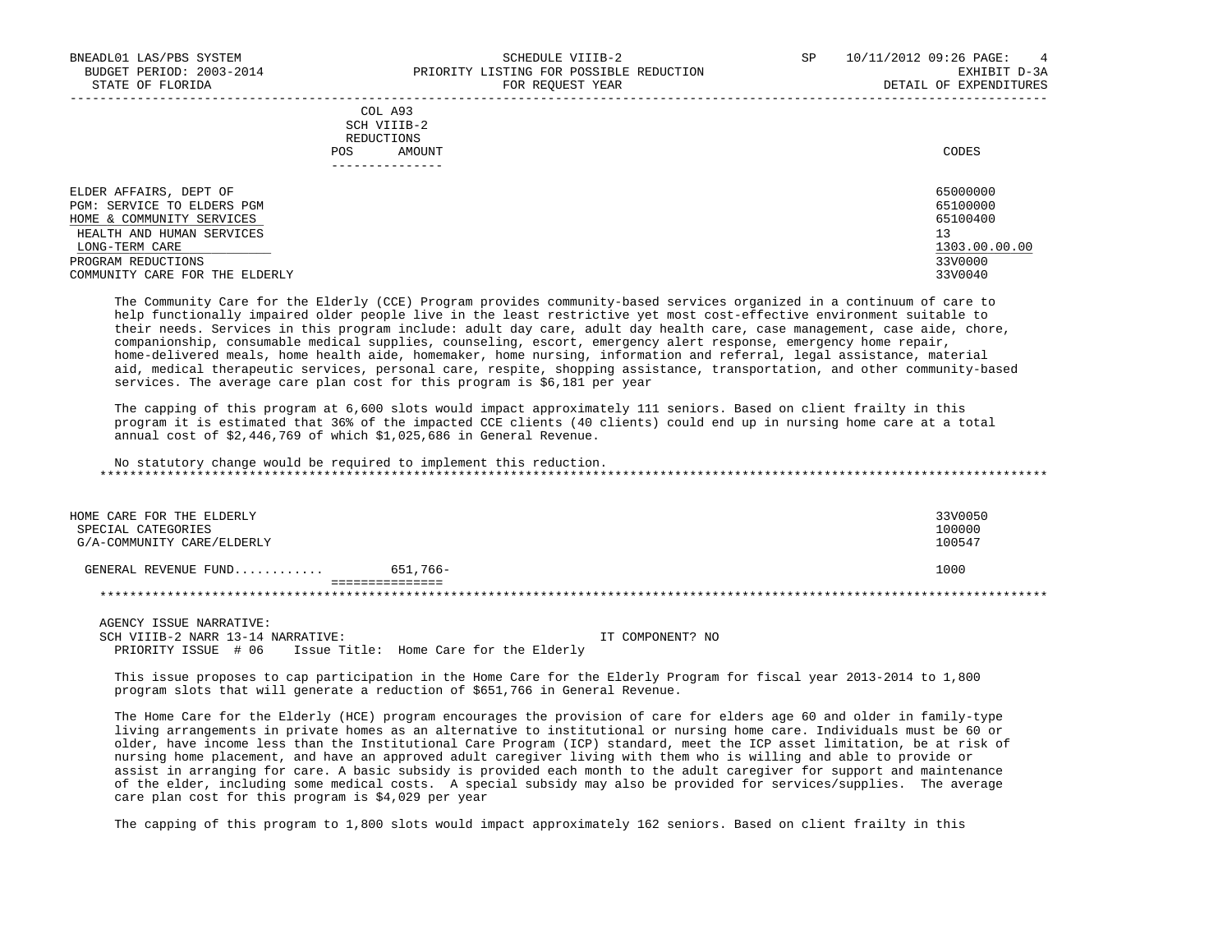|                            | <b>POS</b> | COL A93<br>SCH VIIIB-2<br>REDUCTIONS<br>AMOUNT | CODES         |
|----------------------------|------------|------------------------------------------------|---------------|
|                            |            |                                                |               |
| ELDER AFFAIRS, DEPT OF     |            |                                                | 65000000      |
| PGM: SERVICE TO ELDERS PGM |            |                                                | 65100000      |
| HOME & COMMUNITY SERVICES  |            |                                                | 65100400      |
| HEALTH AND HUMAN SERVICES  |            |                                                | 13            |
| LONG-TERM CARE             |            |                                                | 1303.00.00.00 |
| PROGRAM REDUCTIONS         |            |                                                | 33V0000       |
| HOME CARE FOR THE ELDERLY  |            |                                                | 33V0050       |

 program it is estimated that 35% of the impacted HCE clients (57 clients) could end up in nursing home care at a total annual cost of \$3,486,646 of which \$1,461,602 in General Revenue.

 No statutory change would be required to implement this reduction. \*\*\*\*\*\*\*\*\*\*\*\*\*\*\*\*\*\*\*\*\*\*\*\*\*\*\*\*\*\*\*\*\*\*\*\*\*\*\*\*\*\*\*\*\*\*\*\*\*\*\*\*\*\*\*\*\*\*\*\*\*\*\*\*\*\*\*\*\*\*\*\*\*\*\*\*\*\*\*\*\*\*\*\*\*\*\*\*\*\*\*\*\*\*\*\*\*\*\*\*\*\*\*\*\*\*\*\*\*\*\*\*\*\*\*\*\*\*\*\*\*\*\*\*\*\*\*

| CAPITATED NURSING HOME DIVERSION |             |         |
|----------------------------------|-------------|---------|
| WAIVER                           |             | 33V0060 |
| SPECIAL CATEGORIES               |             | 100000  |
| NURSNG HOME DIVRSN WAIVER        |             | 109970  |
| GENERAL REVENUE FUND             | 10,370,810- | 1000    |
| OPERATIONS AND MAINT TF          | 14,368,718- | 2516    |
| TOTAL APPRO                      | 24,739,528- |         |
|                                  |             |         |

AGENCY ISSUE NARRATIVE:

SCH VIIIB-2 NARR 13-14 NARRATIVE: IT COMPONENT? NO PRIORITY ISSUE # 07 Issue Title: Capitated Nursing Home Diversion Waiver

 This issue proposes to cap participation in the Capitated Nursing Home Diversion Waiver at 19,600 program slots for the entire fiscal year of 2013-2014 which will generate a reduction of \$10,370,810 in General Revenue.

 The Long-Term Care Community Diversion Pilot Project (diversion program) is designed to target the frailest individuals who would otherwise qualify for Medicaid nursing home placement, instead offering them community based alternatives. The project uses a managed care delivery system to provide comprehensive acute and long-term care services to individuals who are dually eligible for Medicare and Medicaid. Specifically, clients choose to receive care in a managed care delivery setting intended to increase the coordination of their care between service providers and Medicare. The state, through a monthly capitated rate, pays for Medicare co-insurance and deductibles and other medical services not covered by Medicare. The rate also covers all home and community based services and nursing home care. Contractors are at risk for in-home and nursing home services and may choose to use assisted living facilities at a lower-cost option to nursing home care when appropriate as an alternative to nursing home care. By receiving integrated acute and long-term services, such as home-delivered meals, coordination of health services and intensive case management, clients are better able to remain in the community. The average capitated rate in this program is \$17,056 per year.

 Capping the number of program slots at 19,600 for an entire year would impact approximately 1,450 seniors. Based on client frailty in this program it is estimated that 66% of the impacted Capitated Nursing Home Diversion Waiver clients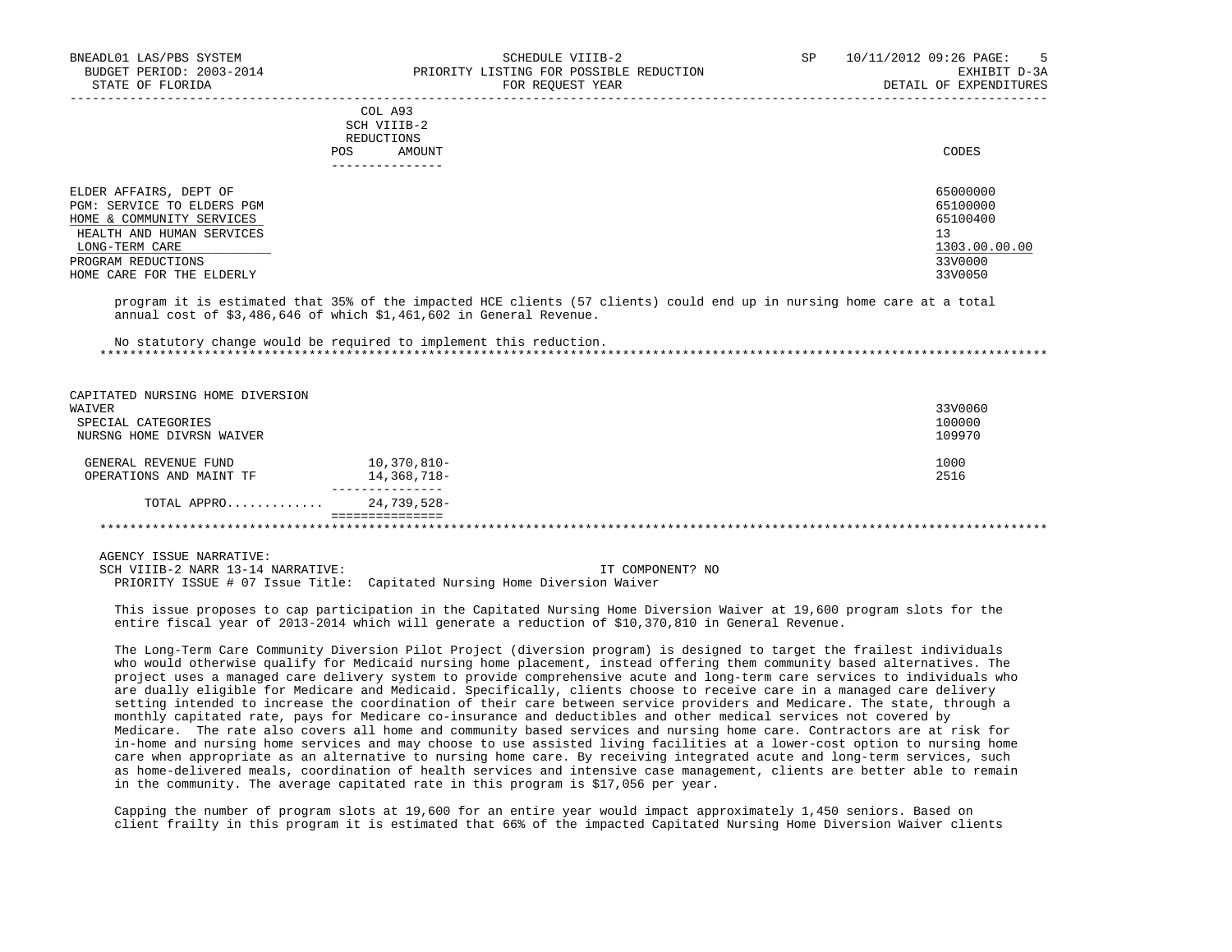===============

| -------------                                           |                      |
|---------------------------------------------------------|----------------------|
| ELDER AFFAIRS, DEPT OF                                  | 65000000             |
| PGM: SERVICE TO ELDERS PGM<br>HOME & COMMUNITY SERVICES | 65100000<br>65100400 |
| HEALTH AND HUMAN SERVICES                               | 13                   |
| LONG-TERM CARE                                          | 1303.00.00.00        |
| PROGRAM REDUCTIONS                                      | 33V0000              |
| CAPITATED NURSING HOME DIVERSION<br>WAIVER              | 33V0060              |

-----------------------------------------------------------------------------------------------------------------------------------

 (950 clients) could end up in nursing home care at a total annual cost of \$58,110,770 of which \$24,360,035 would be General Revenue.

 No statutory change would be required to implement this reduction. \*\*\*\*\*\*\*\*\*\*\*\*\*\*\*\*\*\*\*\*\*\*\*\*\*\*\*\*\*\*\*\*\*\*\*\*\*\*\*\*\*\*\*\*\*\*\*\*\*\*\*\*\*\*\*\*\*\*\*\*\*\*\*\*\*\*\*\*\*\*\*\*\*\*\*\*\*\*\*\*\*\*\*\*\*\*\*\*\*\*\*\*\*\*\*\*\*\*\*\*\*\*\*\*\*\*\*\*\*\*\*\*\*\*\*\*\*\*\*\*\*\*\*\*\*\*\*

| TOTAL: LONG-TERM CARE |             | 1303.00.00.00 |
|-----------------------|-------------|---------------|
| BY FUND TYPE          |             |               |
| GENERAL REVENUE FUND  | 15,665,738- | 1000          |
| TRUST FUNDS           | 19,121,620- | 2000          |
| TOTAL PROG COMP       | 34,787,358- |               |